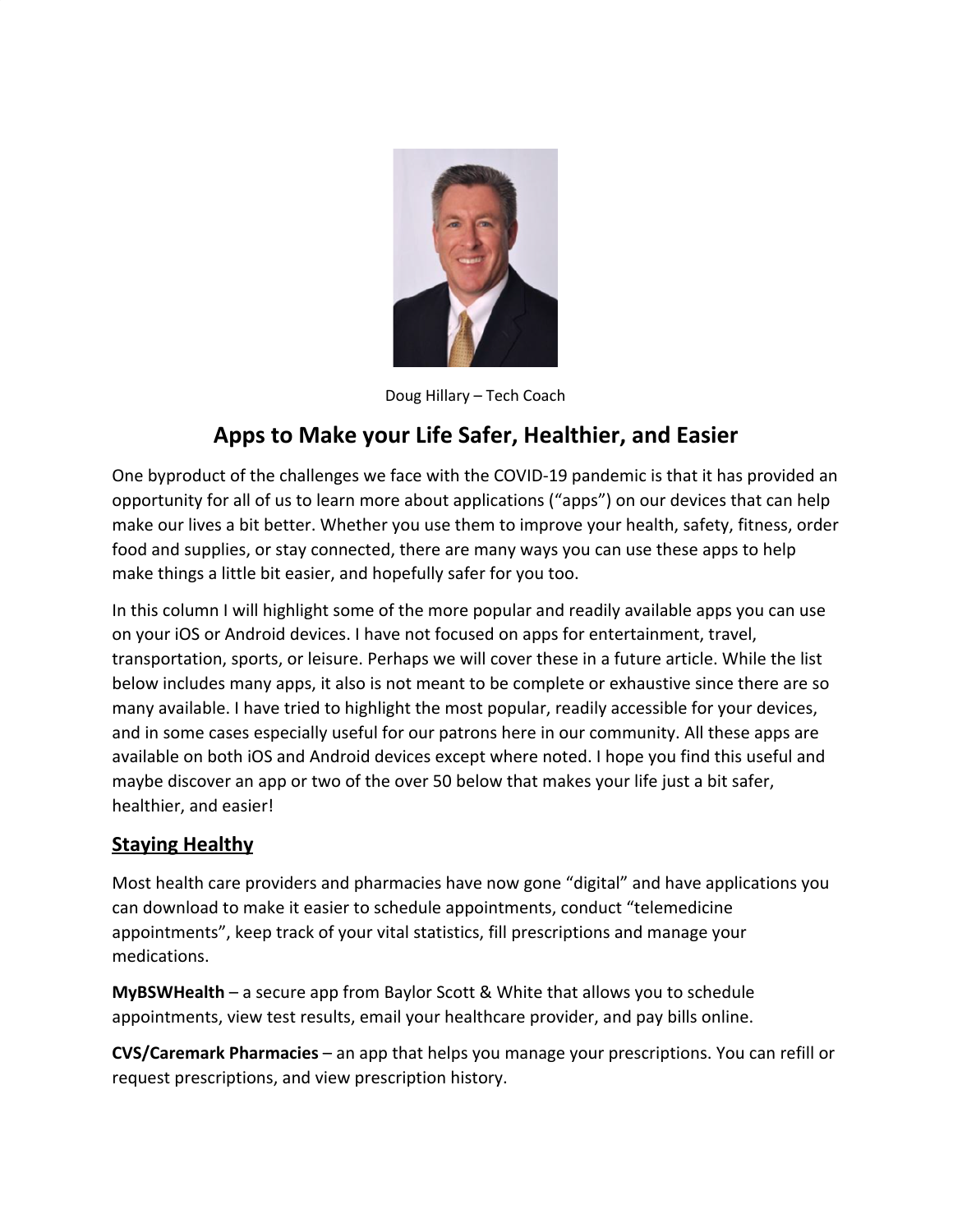**GoodRx** – allows you to compare prices for your subscriptions, helps you find the lowest prices, and it lets you find coupons to save money on prescriptions.

**WebMD** – a good source for health content, as well as researching questions on symptoms, diagnoses, treatments, and medications.

**Pill Reminder** and **Medisafe Medication Management** – these free apps help you remember to take your medications at the right time. You can create different reminders and track your usage to help you manage refills.

**SmartBP** – this app allows you to record and track your blood pressure measurements. You can see trends in your history, share data with your doctor, and set reminders for measurements. The iOS version works with Apple's Watch, and you can sync a blood pressure monitor through Apple Health.

**Apple Health/Google Fit** – depending on whether you use iOS or Android devices, these apps are good to keep track of things like steps, activity, distance traveled, and nutrition. They can also store health records and create emergency Medical ID cards that allow first responders to access your vital medical information even if your screen is locked. Both apps connect to many third-party apps like MyFitnessPal, or Garmin to provide a holistic view of your health (Apple Health – iOS, Google Fit - Android).

**Red Panic Button** – an app that will let you send a message to people you have designated to get medical attention like medical alert necklaces. Includes a link to your location.

## **Keeping Fit**

There are many apps available to help you get into shape, stay in shape, improve your fitness levels, monitor your progress, inspire you, and guide you through meditation if you like. Most of these apps work with Apple's Watch or Fitbit and Garmin smartwatches or tracking devices to capture data as you walk, run, or cycle.

**Nike Training Club/Nike Run Club** – a free app with trainer-certified workouts that you can use to customize a workout plan no matter your fitness level. You can also target specific areas of the body with different strength, endurance, and mobility exercises. Nike Run Club provides guided runs, coaching, distance challenges and it tracks progress against your goals. Both apps sync with Google Fit or Apple Health.

**Johnson & Johnson 7-Minute Workout** – complete workout routines in 7 or up to 32 minutes that you can do from home without any equipment. You can create customized workouts from easy to hard efforts, and you can target specific areas on which to focus. Includes video tutorials.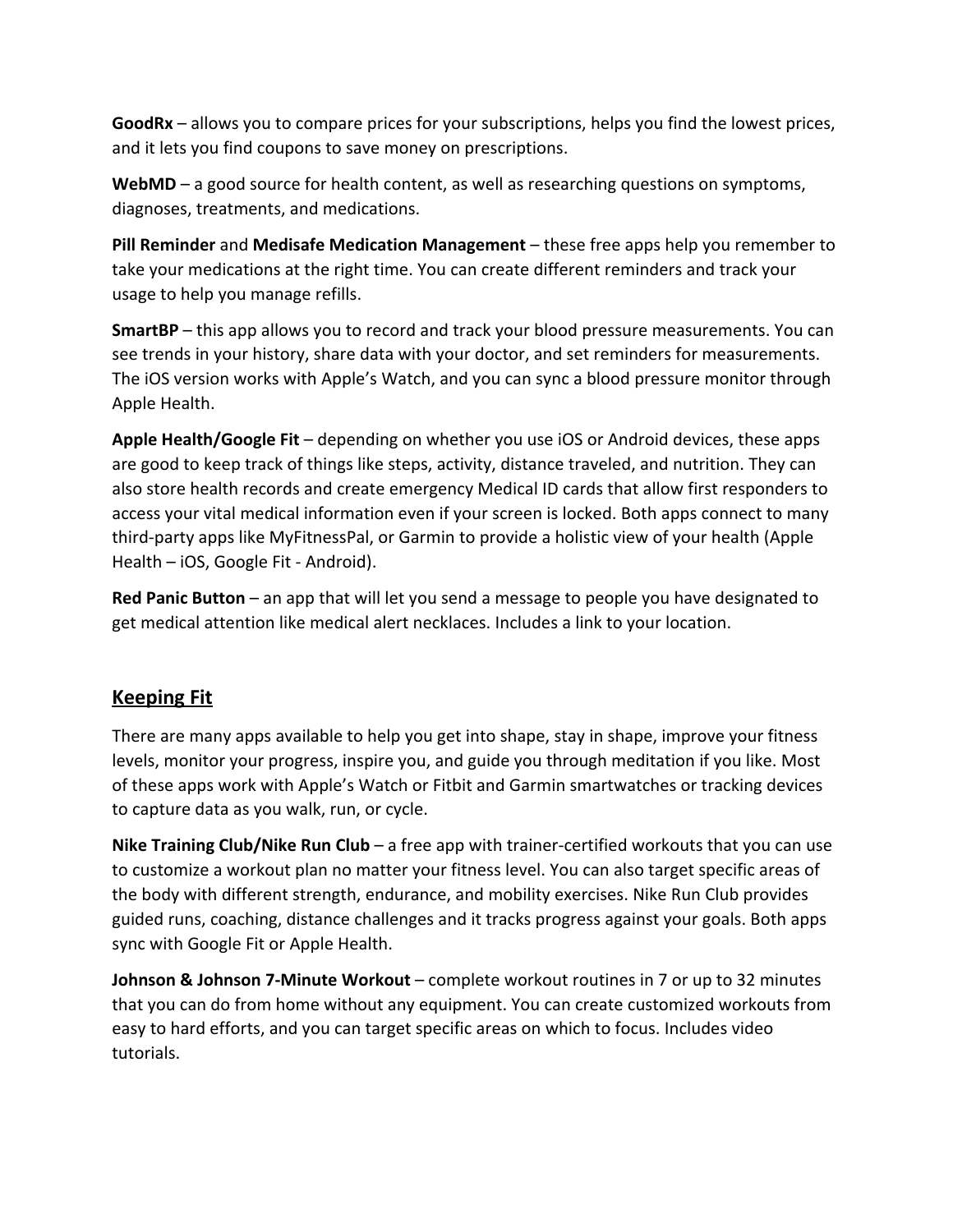**MyFitnessPal** – an app that helps you track and manage what you eat and the calories you consume each day. You can set a goal, and track progress against that goal. You can also log your workouts, track steps, and set daily goals.

**MapMyWalk/MapMyRide/MapMyFitness** – you can use these apps to find nearby routes, or plan, track, and set goals for either walking, running, or cycling activities. With MapMyFitness you can also get personalized workout routines for your gym training and you can log and track your activity.

**C25K 5K Trainer** – designed to train novice or new runners to get ready for a 5K run in 8 weeks. The app provides a training plan and works with MyFitnessPal.

**SilverSneakersGo** – a workout app with senior citizens in mind. You can tailor strength, flexibility, mobility and walking programs to suit your fitness level or goals. The app provides exercise demonstrations and suggestions to help you along. It can also help you find nearby classes and fitness locations.

**Yoga Studio** – over 100 yoga videos and meditations are available on this app for all levels of ability and fitness levels. It even allows you to create a customized workout routine from their library, along with instructions for each.

**Daily Yoga** – provides guided step-by-step yoga instructions for beginners to serious practitioners. Includes meditation classes and online guide.

**Headspace** – this app helps improve mindfulness throughout your day. It includes hundreds of guided meditations to help manage stress, productivity, sleep, exercise, and physical health.

## **Shopping & Delivery**

It seems that nearly every grocery store, restaurant, chain store, and local "mom and pop" stores either have their own apps or work with apps like Favor, Instacart, and Grubhub to make it easy for you to buy groceries and supplies from the comfort of your home, or arrange a convenient pickup time. While these apps are generally free to download and use, you may experience charges for services like home delivery and curbside pickup.

**Amazon and Whole Foods** – what can't you buy through Amazon these days? You can also order groceries for delivery or pickup from Whole Foods through Amazon's app too.

**My H-E-B** – HEB's app which allows you to choose your groceries and schedule either curbside pickup or delivery. The app includes coupons to save money as well as a search feature that helps you find where the item is located in the store and it keeps track of your order progress.

**Randalls Delivery & Pick Up** – Randalls also has an app to choose your groceries and arrange either delivery to your home or pick-up at the store. Their app also includes coupons to help you save money.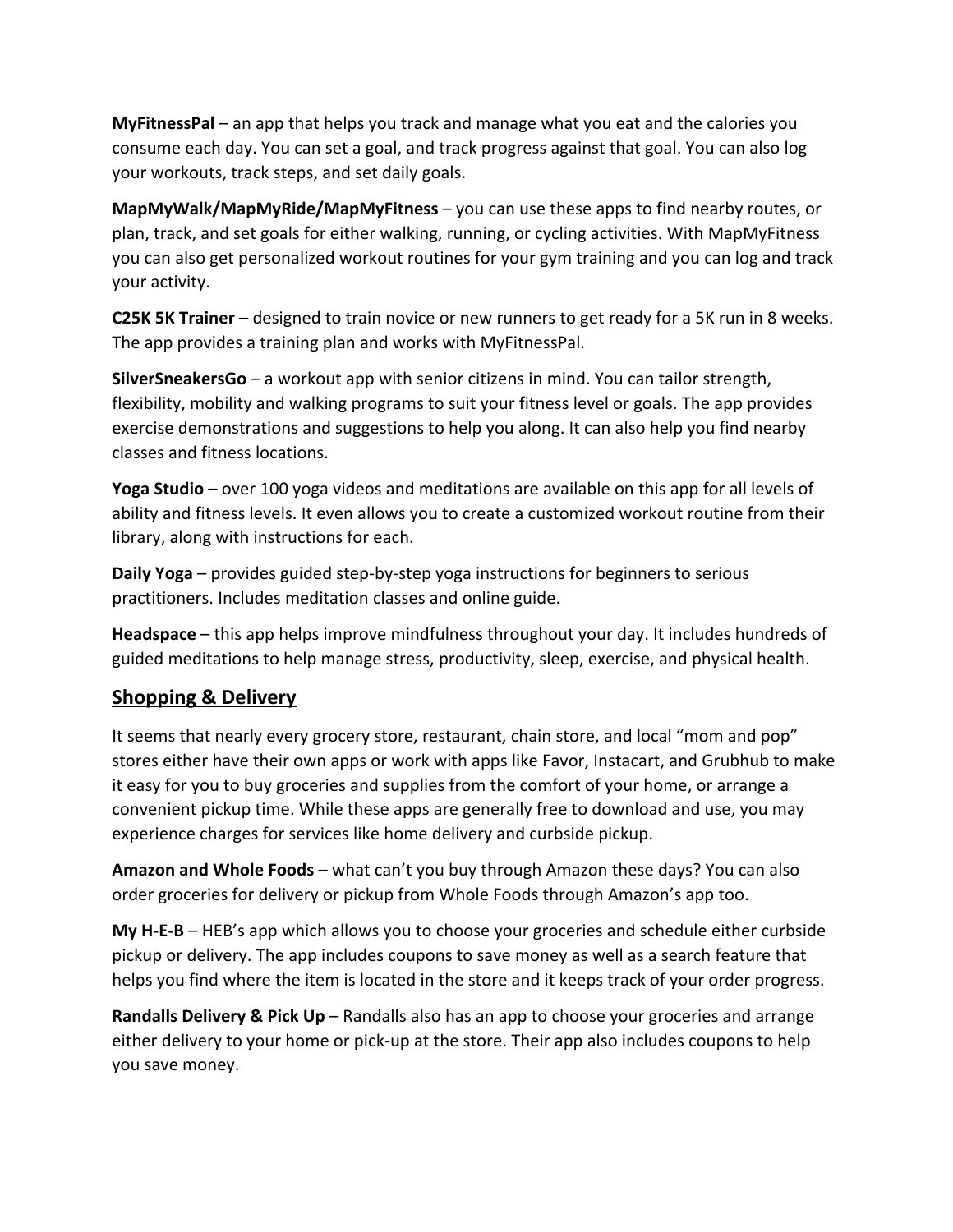**Favor** – this app allows you to search local restaurants, select your food, and arrange delivery. They will also deliver beer and wine, dry cleaning, clothing, or supplies. The app allows you to contact your "runner" and track the delivery.

**UberEats** – like Favor, UberEats is an app that allows you to browse local restaurants and search for food by name, dish, cuisine, etc. Also allows you to order and have your food order delivered or picked up at your convenience. Also allows you to track your order and estimated arrival time.

**DoorDash** – another app that allows you to search, order and have food delivered from local restaurants. Allows you to schedule delivery when convenient for you and tracks the delivery.

**Grubhub** – another popular app to find and arrange food delivery from your local restaurants. Also allows real-time tracking of your order.

**Instacart** – an app that lets you shop for groceries, produce, wine, spirits, and household items from various retailers like HEB, CVS, Petco, and Costco. You can arrange either delivery to your home or pickup at a store of your choice.

**Chewy** – an easy way to shop online for your pet supplies, food and medicine to be delivered to your door. You can track your order status, and you can arrange "autoship" to have food and supplies automatically shipped to you.

**Twin Liquors** – use this app to shop for wine, beer, and spirits for delivery or pick up.

**Specs** – like Twin Liquors, you can use Specs' app to shop for wine, beer and spirits for delivery or pickup. You can also order party trays, deli, and "finer foods".

## **Staying Connected**

There are many choices for you to stay connected with family, friends, or business colleagues. These apps are free to download and generally free when you are connecting with someone else using the same application. However, if you are using cellular service to make or receive calls, you may incur data charges, and if you are dialing a landline or mobile you may also incur charges (especially internationally). It can get a bit complicated, but when you use these applications, make sure you are aware of these additional charges you may experience. I have included some footnotes in "References" below to provide further information.

Whatsapp<sup>1</sup> – a text and voice messaging app that lets you send and receive messages, calls, photos, videos, documents, and voice message, even internationally. The app uses your phone's Wi-Fi or cellular connection, so it is free – no fees or subscriptions. Although data charges may apply if you use cellular data access, you can avoid this if you use Wi-Fi instead.

**Skype²**– an app you can use to make local and long-distance calls, send instant messages, and video conference. There are several subscriptions available depending on whether you wish to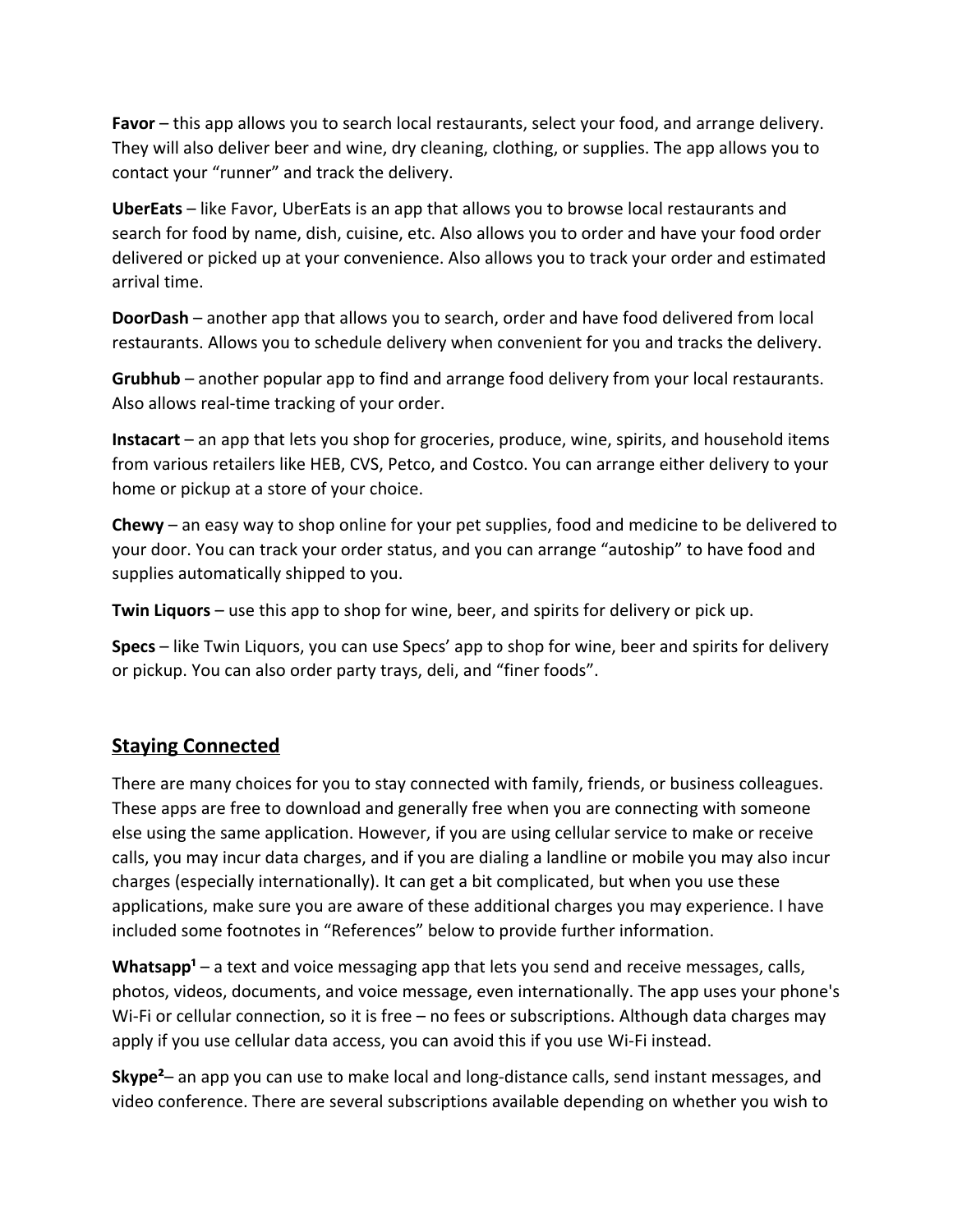call a mobile or landline or make international calls. However, there is no charge for calls, video chats and messaging between Skype users.

**Zoom Cloud Meetings** – allows you to invite up to 100 people to join you on a video call with chat and messaging features. Free group meetings are limited to 40 minutes. You can also make or receive phones calls and increase time for group meetings if you pay for a subscription. Works with iOS and Android smartphones, tables, PCs, and laptops.

**Facebook/Messenger<sup>3</sup>** – share photos, messages, and updates with friends, organizations, and local communities of your choice. You can also use Facebook Messenger to send and receive free instant messages and video chats. Like Whatsapp, there is no cost to make or receive calls using Messenger, but if you use a cellular (not Wi-Fi) data connection, then data rates may apply.

**Instagram** – another app to share photos, videos, and messages with friends and colleagues. You can also search for original video content from creators and accounts which interest you.

**Google Hangout<sup>4</sup>** – a communications app that you can use on your mobile or desktop to make and receive video and voice calls or chats. You can have group chats for up to 150 people, and free video calls for up to 10 friends. Calls to other Hangout users (even internationally) are free, but calls made to non-Hangout users may have additional charges.

**Simple Social** – an app described as a "cleaner, less-cluttered version of the classic Facebook app" which not only connects with Facebook, but now Twitter as well. They also claim by using their app to access social media apps, you can reduce battery power on your device over traditional social media applications (Free for basic version, or you can pay for an upgrade to remove ads- Android only).

**Tapestry** – a social media app like Facebook that allows you to share messages, photos, and videos with your families in a spam and ad-free environment.

**Twitter** – if you want to be informed of breaking news and entertainment worldwide, this app is a good option. You can also find and follow friends, influential people, celebrities, athletes, politicians, and organizations that interest you. You can also watch live stream events.

## **Staying Sharp**

There are a growing number of applications that can help you keep your mind sharp while providing games you can enjoy alone or with friends. There are also many apps that can help you remember where you may have placed your phone, or even where to find your vehicle if you have difficulty remembering (i.e., finding your parked car after returning from vacation).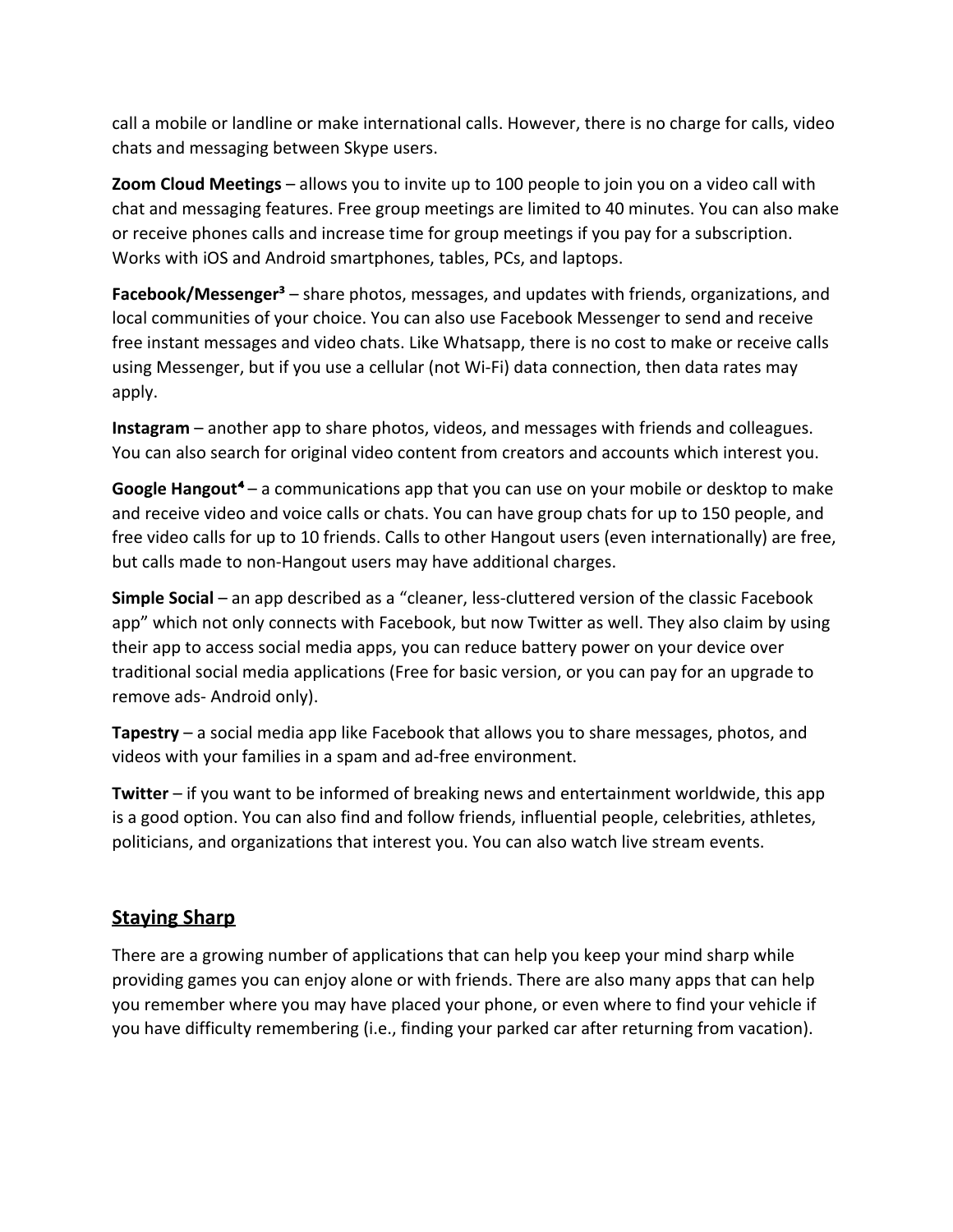**Words with Friends** – a gaming app like Scrabble. You can challenge and play with others no matter where they live, and you can play multiple games at a time. You can also play solo if you wish.

**Lumosity** – an app designed to keep your mind sharp and alert by providing hundreds of games, brain twisters, and puzzles. It is designed by neuroscientists, so it must be challenging – and fun.

**Libby** – allows you to borrow and read ebooks and audiobooks from your local public library, including the LTCL, for free. You can also use Libby to send your borrowed books to your Kindle.

**Goodreads** – this app allows you to provide a rating on books you have read and see what others have rated books that you may be interested in reading.

**Wordbrain** – an app that combines crossword and word scramble to let you transform random letters into words to progress further in the game.

**Find My Car** – a simple-to-use app to help you remember exactly where you park your car. The app allows you to take a picture of the location, share the location with others, set alarms for metered parking, and it provides turn-by-turn navigation to find your vehicle.

**Find My iPhone (iOS) and Find My Device (Android)** – apps that help you find your phone, tablet, or watch if you have forgotten where you left it.

As I mentioned in the beginning, these are just a few of the many applications out there that can help make your life a bit easier, safer, and healthier. You can find these apps by going to Apple's App Store, and Google's Play Store and enter the name of the apps I have provided in the search box. I should also point out that while most of these apps are free to download and use, you may incur charges or delivery fees to use the service (i.e., food delivery, curbside pickup). Some apps offer a free version which may include advertisements or limited functionality and paid versions which remove ads and allow more features, functions, and ability to customize your experience.

## **Tech Coach Assistance**

Tech Coaches are now providing remote Tech Coaching. Simply send an email to *[techcoach@laketravislibrary.org](mailto:techcoach@laketravislibrary.org)* and one of our coaches will respond to assist you with any questions or challenges you have with accessing or using these (or any) applications on your iOS or Android devices.

## **References**